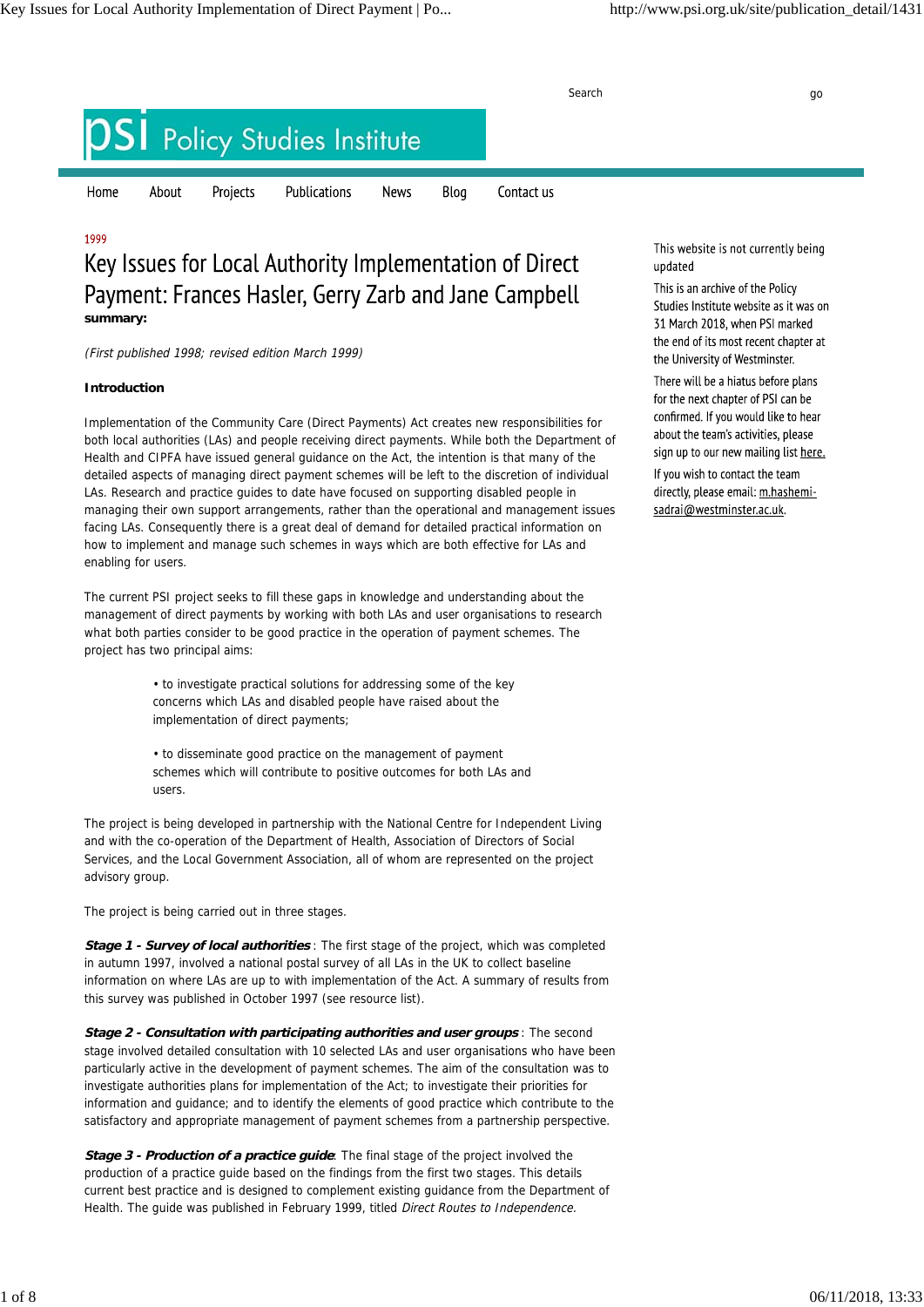#### **About this report**

This short paper is the second report produced from the project. It is designed to give brief answers to some of the most common queries from local authorities concerning direct payments. The report is based on implementation and practice issues identified from both our consultation with case study authorities and the main concerns highlighted in the national survey of UK local authorities (see above). It is designed to be read in conjunction with the Department of Health Policy and Practice Guidance on Direct Payments.

In addition to the good practice guide, during the final stage of the project we will be producing a project report, covering some of the policy issues raised during the project.

The central aim for this project is to provide practical information to assist local authorities in setting-up and managing direct payment schemes on a partnership basis. We would welcome any comments you might have, either about the suggestions outlined in this report, or on other issues you would like to see addressed in the final report. Please email comments to **g.zarb@psi.org.uk**

#### **Further information**

The National Centre for Independent Living (NCIL) can supply further advice on specific aspects of direct payments. NCIL will also be able to supply contact details and other information about a range of local authority schemes discussed in this report. Contact: **ncil@ncil.demon.co.uk**

## **Laying the foundations for a successful direct payments scheme**

Implementing direct payments may be more straightforward than you think. The clear message from authorities with existing schemes is 'don't reinvent the wheel: use what other people have already developed'. Other schemes urge: 'You must consult with organisations of disabled people'. Direct payments is about increasing choice and autonomy for disabled people, so start by involving them in all the planning and development. This will include developing a support service (see Setting-up support systems below) which is a prerequisite of a successful payments scheme. Disabled people have developed successful models for support schemes, based on their own experience, which have been refined over the last fifteen years. Drawing on this knowledge should be part of the planning process.

The experience of local authorities with existing payments schemes highlights the importance of consultation with organisations 'of' disabled people (ie. organisations controlled by disabled people, not carers or supporters). This is not only consistent with the partnership principles which underpin best practice in community care but, even more importantly perhaps, it embodies the ethos of direct payments, which are intended to enable disabled people to take control of their lives. Direct payments involves a new relationship between both local authorities and users and between individual service users and providers. Working with disabled people's organisations helps to balance out the unequal relations of power which have existed in the past, thereby more effectively supporting users' role in the partnership.

Local authorities' ability to develop direct payments on a partnership basis will of course be greatly enhanced where there is already an active network of disabled people in their area. In some cases, this may mean a local authority will need to help facilitate the development of such a network. However, previous experience suggests this is likely to pay dividends in the longrun. Indeed as one successful scheme advises: 'Where no such organisation exists, don't move until you have one'. This can take some time but should not detract from establishing a support system (see below). Work on helping to establish an organisation of disabled people can be carried out alongside the setting-up of a direct payments users' support group.

NCIL and BCODP's Group Development Project will be able to support the development of a new organisation if necessary. Your local Council for Voluntary Service may also be able to help.

#### **Setting-up support systems**

All of the case study authorities with existing schemes stress the benefits of setting up a support scheme for Direct Payments users as this undoubtedly helps to produce better outcomes for both users and local authorities alike. Some say: 'this is the first thing to do: set up your support'. The National Centre for Independent Living can advise on setting up a viable scheme.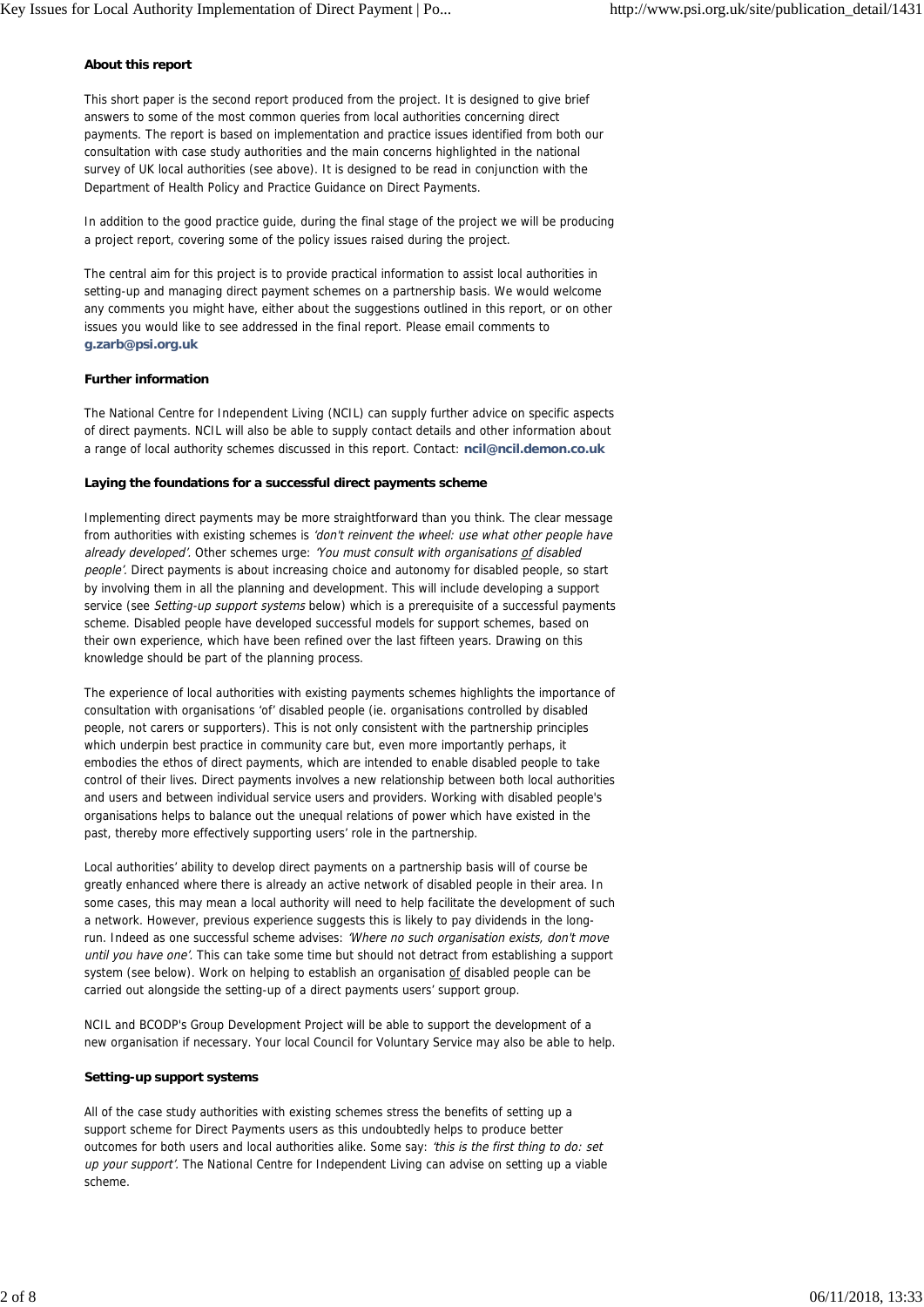The findings from the national survey indicate that some authorities are - not surprisingly concerned about the cost of providing a support scheme. However, as one of the case study authorities with a well established scheme put it: 'you should look on it as an investment, not as a cost'. The level of investment a support scheme needs will partly depend on the type of support provided. It also needs to be proportionate to the expected number of users.

Advice on best practice, from both authorities with existing schemes, and from NCIL, suggests that Centres for Independent Living and similar organisations run by disabled people offer the most appropriate expertise for running a support scheme. An ideal support scheme will offer information, advice, training and peer support as a minimum starting point. Some schemes also offer payroll services and a few are developing banks of emergency staff or other back up services. Apart from the wages and office costs for the support worker(s) you will need to allow for the costs required to enable users to participate in the running of the support scheme (eg. transport and facilitation for attending meetings, interpreting support, child care etc), and training for users.

How much your support scheme offers will depend on how well it is resourced and managed. Most existing schemes started with one development officer/advisor. It is difficult to be precise about the ratio of advisors to users, because there is a fair amount of variation in the way the job is organised from place to place. The best quide we can suggest is that a single worker can support thirty users: where numbers are higher than this, the depth, and to some extent the quality, of the support offered is less. It is important that the payments scheme develops at a pace that allows proper support to be offered to new users; this will depend on a number of factors including the characteristics of the user-group.

Schemes can usually be housed in an existing organisation, preferably one controlled by disabled people (see Laying the foundations above.) The cost of providing a support scheme in your local voluntary sector will of course depend on local conditions, but we suggest budgeting in tens of thousands of pounds, rather than the hundreds of thousands we have heard quoted from a few places.

# **Eligibility criteria**

Although you may want to put prospective payments users in touch with a support scheme before their community care assessment, it is important that the assessment for direct payments follows the assessment for eligibility for community care. Payments are an option within the framework of community care, and the process of assessment needs to reflect this. (See also Turning a community care assessment into a direct payments package below).

Most of the case study authorities we have consulted thought there was no convincing reason for restricting eligibility over and above what is already specified in the Direct Payments Act. Restrictions by impairment group are probably not lawful. Restrictions based on the number of hours needed and/or the total cost of a support package are planned by some authorities on a pilot basis, but we have not found any convincing arguments on the benefits of adopting such criteria.

## **Interpreting 'willing and able'**

This was one of the aspects of implementing direct payments which has caused the most concern among local authorities (including some of our case study authorities). Two groups of users are thought to be the most problematic: people who have cognitive/communication impairments, and people who live in a family setting where a family member appears to be making decisions on behalf of the user. The ideal solution proposed by some of the case study authorities is to find/provide an independent advocate. At a minimum, assessment of the user and their 'carer' should be carried out separately (which is generally considered to be good practice for community care assessment in any case). However, taking time to involve an independent advocate may be the only method of establishing genuine consent in some cases.

Users may need considerable help with managing either money or workers. Family members may be able to provide this help but it is essential to be sure that is what the user wants. Individual assessors will therefore need to make a judgement on the appropriateness of this kind of arrangement. Payments should be carefully monitored in the initial stages (for all users) and this will give an opportunity for care managers to check that the user is 'managing' in the sense of taking overall responsibility for the package. It is important to make sure that whatever help an individual has with managing their payments facilitates control, rather than reinforces dependency. Users also need to have a real choice: there has to be an alternative to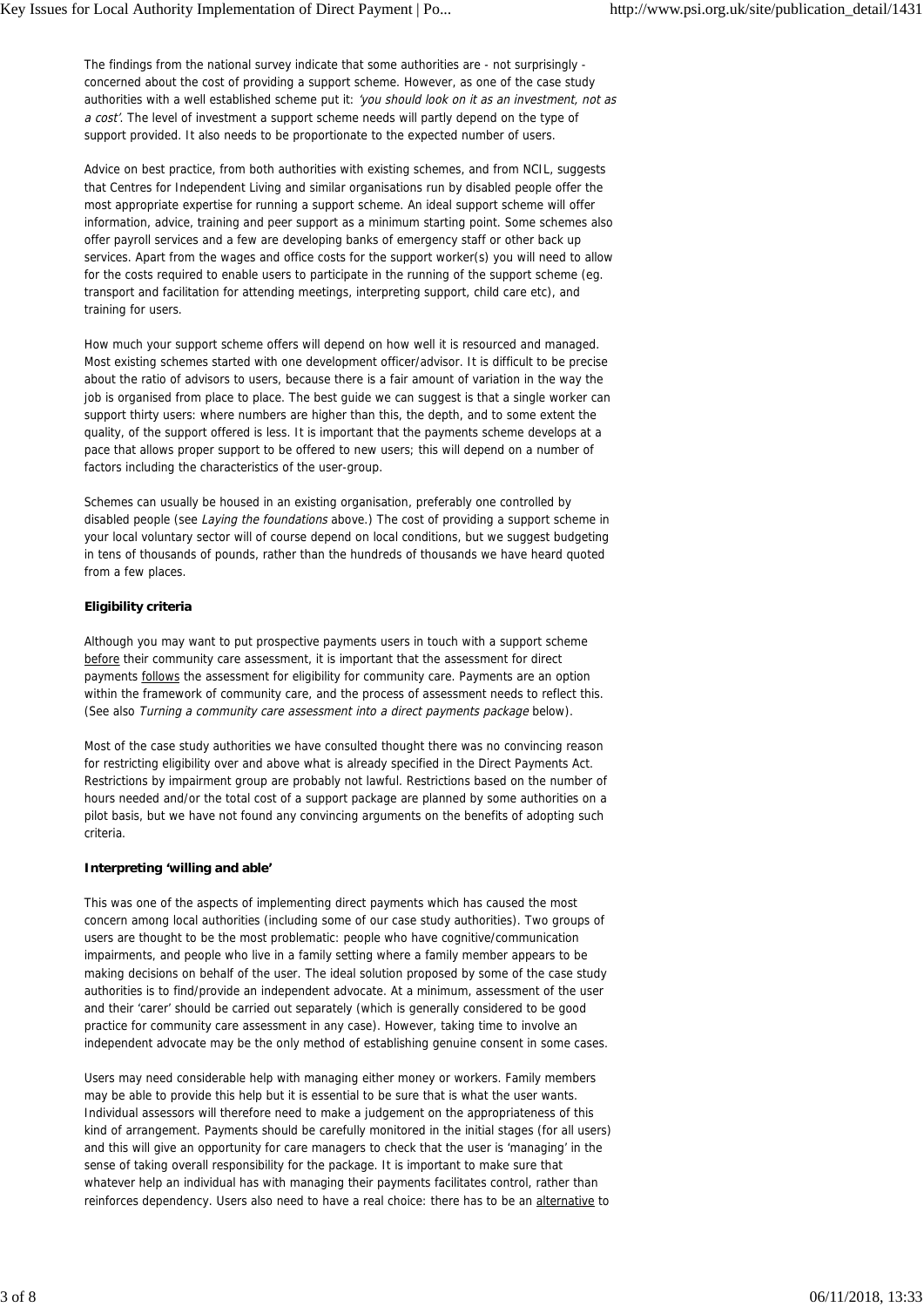family help available.

Many - but by no means all - of the users where 'ability to manage' has been an issue are people with learning difficulties. Although there has been some research by Values Into Action (see resource list) there is very little good practice to draw on in this area, and it may be that well monitored pilot projects could add to our knowledge of how direct payments will work best with this group of users. As the scheme manager in one of the case study authorities says: 'people with impaired cognitive abilities, or people with self-harming or challenging behaviour have as much right to independent living as other disabled people but more work needs to be done on making this a reality'. Some of the other authorities we consulted also expressed the need for caution: 'Don't lose other options such as supported living; direct payments are not for everybody'.

Authorities should also ensure that their own procedures do not impair the user's ability to manage. Keeping record-keeping simple - with requested information being no more than the minimum necessary to ensure accountability - is one way to do this. Our planned practice guide will have more information on this topic, drawn from the experience of users in the case study authorities and from existing pilot schemes.

#### **Turning a community care assessment into a direct payments package**

Effective and appropriate assessment practice is an essential component of any successful direct payments scheme. Best practice distilled from the experience of existing schemes indicates that the key to effective assessment is being able to translate a community care assessment into a direct payments package without diminishing the flexibility which allows users to control their own support arrangements. As stated in the Policy Guidance from the Department of Health, it is up to individual local authorities to decide how much flexibility to allow. However the Guidance also reminds authorities that, in considering how to use this discretion, they should keep in mind the overall aim of the policy - which is to give people more choice and control over the services they are assessed as needing.

This clearly implies a high degree of flexibility in the way in which individual support packages are put together and this was certainly emphasised by the case study authorities we consulted: 'You need a flexible translation of service to payment; it will not always be personal assistance time, for example it could include adult education or equipment'.

The overall community care plan, describing an individual's aims and needs, can be used as an initial template. The daily/weekly routine (often called a care plan, but is not the same thing) will give an indication of needs and can be used to determine how much community care 'service' each individual is eligible for, according to your own local criteria. This can be expressed as a number of hours per week.

How the individual decides to use those hours is where the flexibility starts. As long as the 'service' purchased by the user enables them to meet the aims and needs identified in the initial assessment it does not matter whether this precisely 'matches' the routine described in their care plan. You cannot time to the minute every activity - some people may take two hours to prepare for the day one week, and three hours the next. An overall week should be estimated and then it must be left to the disabled person to work within that margin. No one can calculate exactly how long they may need to spend in the bathroom or how long it may take to collect the children from school; routines will vary if someone is ill, or during school holidays. People make day by day, week by week adjustments as necessary.

Attempting to pin people down to reflecting a 'standard' community care assessment exactly in their direct payments package would not only be an inefficient way of meeting their needs but also misses the point of direct payments.

Also, it is worth bearing in mind that the issue of enhanced flexibility is linked to costeffectiveness (see Value for money below). This is because the enhanced flexibility provided by direct payments (together with the extra degree of choice and control this offers) represents 'added value' which users get in their package as a result of taking the extra responsibility of managing their own support arrangements.

## **Equal opportunities issues**

Direct payments have the potential to make a real difference in meeting the needs of marginalised groups, who have historically felt left out of current social service provision. For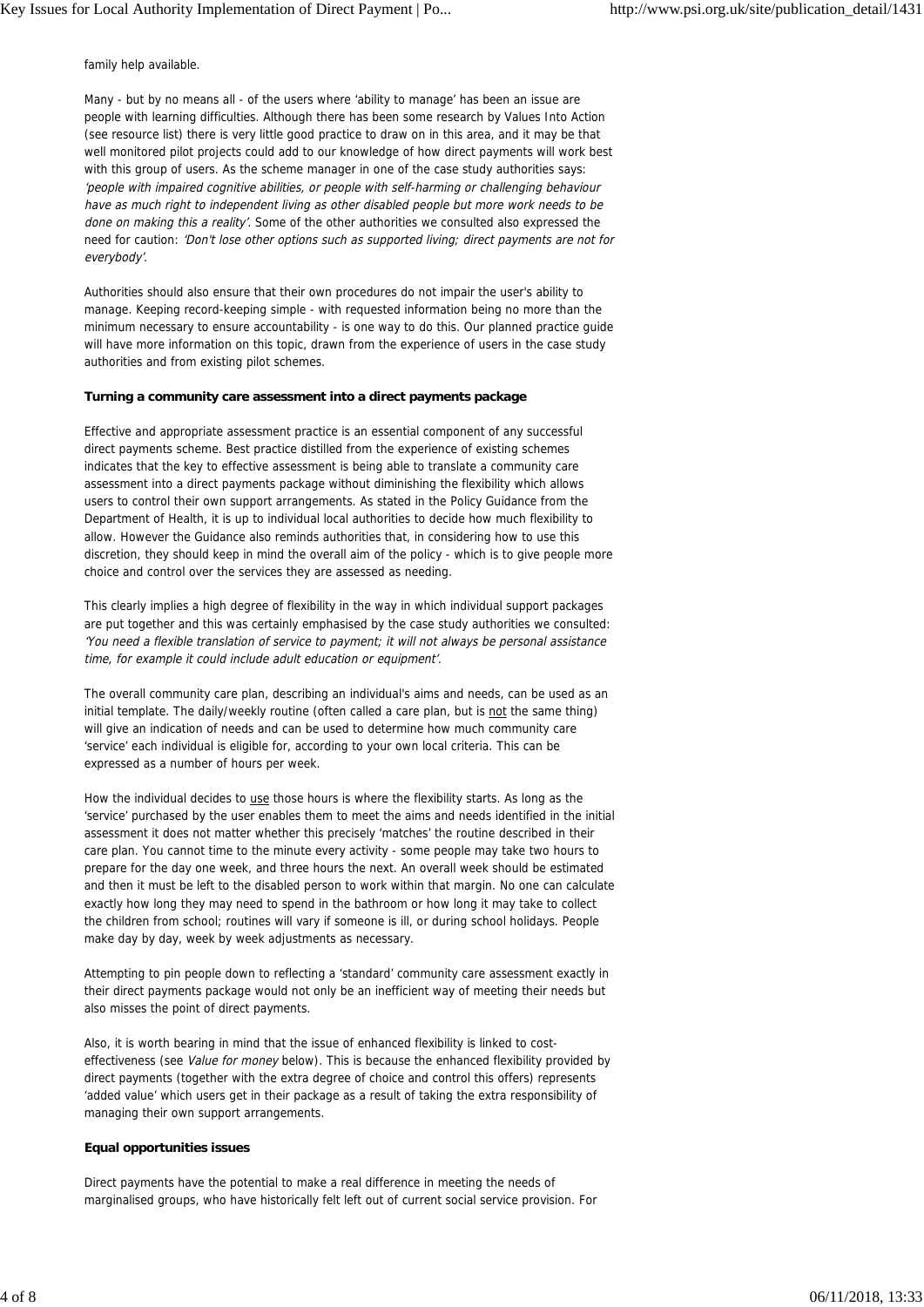example, the experience of some of the case study authorities shows that direct payments can be an excellent way of meeting hitherto unmet needs in minority ethnic populations, because it allows for precise matching of user and worker. The authorities we have consulted stress that early planning on direct payments must include minority ethnic groups, even if such groups currently make limited use of existing services. Discussion of the meaning of independent living within different cultural contexts will also be needed if schemes are to adequately reflect the needs of minority populations.

There may also be a greater demand for employing relatives as support workers among minority ethnic groups. Local authorities may of course agree to this at their discretion (except for relatives resident in the same household) if such an arrangement is seen as the best way of meeting an individual need. It is important to remember however that individual preferences vary and assistance from relatives should not be assumed to be the cultural norm.

At the time of writing, older people (ie. all aged over 65) are not eligible to begin to receive direct payments, although this will change during 1999. Some local authorities have found it possible to use existing 'third party' schemes to offer indirect payments to older people. So this is one option which can be considered within the current legal framework.

Only one local authority in our national survey specifically mentioned equal opportunities issues in the context of their main concerns about direct payments. However NCIL report that, in their experience, this is often an important issue for users themselves. For example, direct payments are seen as particularly helpful in terms of enabling appropriate support arrangements for gay and lesbian disabled people. This group stress that, by providing choice and control over who assists them, the direct payments option results in greater safety and sensitivity to lifestyle. Disabled parents also benefit greatly from having a more flexible and broader range of assistance to draw on as a result of being able to purchase their own support directly.

## **Costing a direct payments package**

Another issue which we know many local authorities have been seeking further information on is how to cost a direct payments package. Some of the information outlined below is based on what we know about arrangements on existing schemes; some is based on previous research on direct payments (eg. Zarb and Nadash, 1994); and some has been provided by the National Centre for Independent Living.

The following is based on the assumption that payments will be used primarily to purchase personal assistance, with the user taking responsibility for employing their own workers directly. Other types of packages (eg. those based on purchasing support from an independent sector care agency) will have slightly different cost elements, although these will of course tend to be more familiar to local authorities in any case. Direct Routes to Independence includes further examples of the various types of costs involved, including the overheads associated with financial administration of direct payments schemes.

## **Basic wages**

• the wages element of a direct payments package should be based on local labour market rates for work of comparable responsibility and skill levels;

• basic daytime rates vary widely round the country, from a starting point of just over £4 per hour up to about £7 per hour in some places in London;

• specialist skills (eg. guide/communicator for a deaf/blind person) will attract higher rates of nearer to £8 to £10 per hour; the relative scarcity of such skills means that these rates are less sensitive to variations in local labour market conditions.

## **Payments for unsocial hours and overtime**

• some schemes calculate a basic amount for wages and leave users to set their own variations; others calculate two (or, very occasionally, three) separate rates for different categories of unsocial hours;

• your calculation of the basic hourly rate also needs to recognise that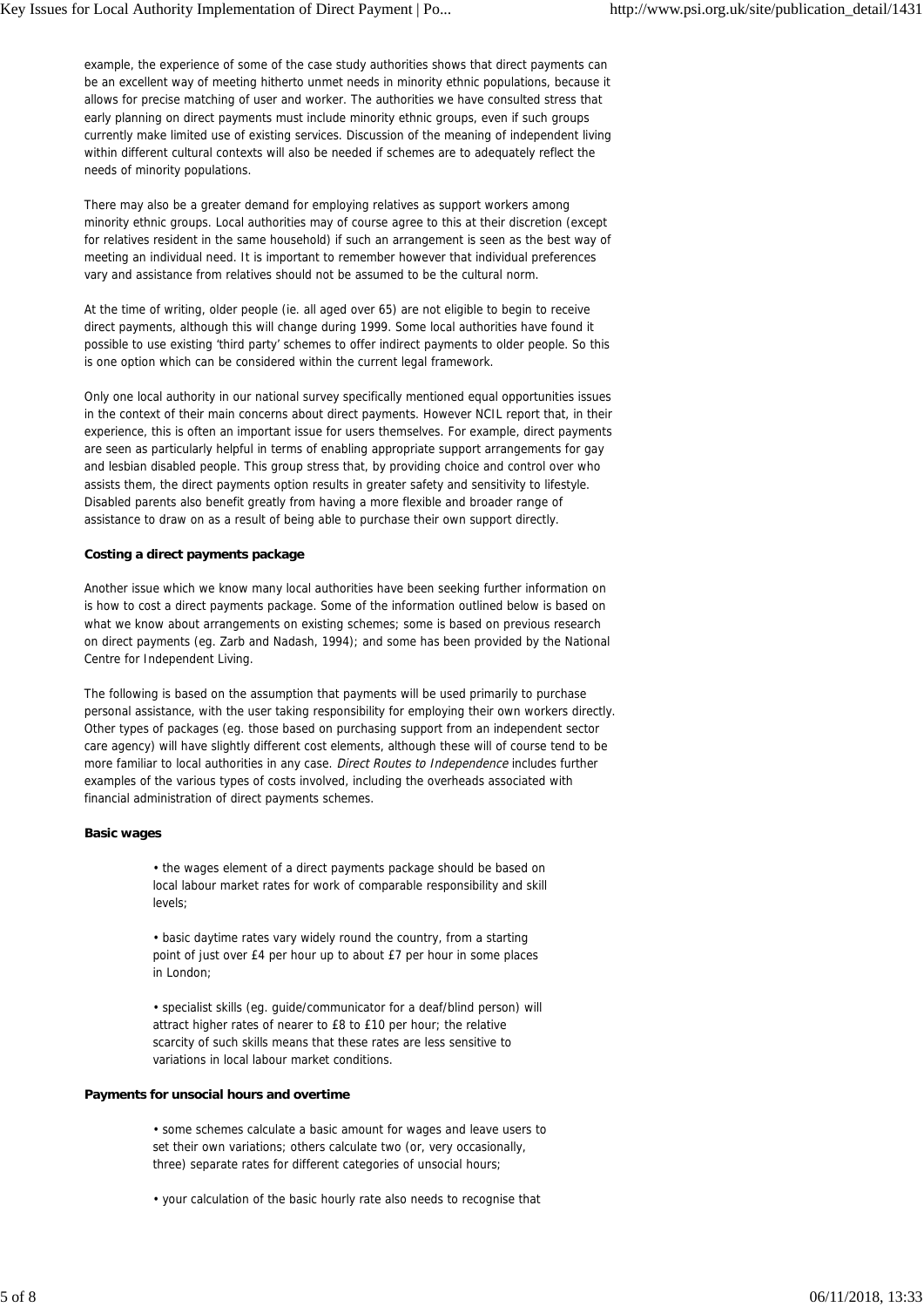people expect higher rates for working on public holidays;

• current rates for sleep overs (where applicable) range from £25 per night to £35 per night; rates for waking night shifts will often be slightly higher.

Schemes will not be directly affected by the introduction of a minimum wage, as almost all are paying above the proposed rate. It should be noted that users in areas where the wage element is low often report difficulty in recruiting and/or retaining workers of a suitable calibre. Although direct payments may be associated with savings when compared to the unit costs for equivalent services, looking for savings on personal assistants' wages may be a false economy (see also section on Value for money below).

#### **Essential on-costs**

The following are mandatory/essential employment costs which need to be added to basic hourly rates:

> • Employer's National Insurance contributions - 3.6% to 10.2% depending on average wages and hours (in practice most personal assistant's earnings put them in the 5% -7% range for NI, but you need to be prepared to allow for higher rates in some packages).

> • Employer's liability insurance - this is available for around £45 per annum, or can be arranged on a group basis through your local support scheme.

• Holiday pay (currently three weeks per year, increasing to four weeks' per year from November 1999);

• Sick pay (usually based on 3 weeks' pay); statutory sick pay is not always sufficient to replace wages, schemes need to ensure that employers can retain staff by offering proper sick pay.

#### **Recommended on-costs**

The following, although they are not mandatory, are nevertheless basic requirements to enable users to be good employers.

- training time (minimum of two days per worker per year) ;
- emergency cover (allowing for purchase of agency cover if needed);

• enhanced pay for Bank Holiday work (some schemes also offer enhancements for weekend work)

• travel costs (this cost is typically borne by employees but some authorities in rural areas do include a specific allowance in view of the higher than average expense involved).

• administration - advertising, recruitment expenses (eg. travel expenses for prospective employees), book-keeping and payroll administration, public liability insurance, formal appraisal of employees (around 2% to 5% of the total basic payment should be allowed for this item)

In addition, there needs to be some contingency money, to cover items such as maternity pay. Because not all users will need it, some schemes keep the contingency element in a 'pooled' fund, which users can draw on as needed; if this approach is adopted it is vital that an accounting mechanism exists to let users know how much they have in the 'pool'.

#### **Total on-costs**

If all of the essential and recommended on-costs were included, this would add a total of between 30% and 40% to the basic wages payment as summarised below:

Essential on-costs 16 - 20%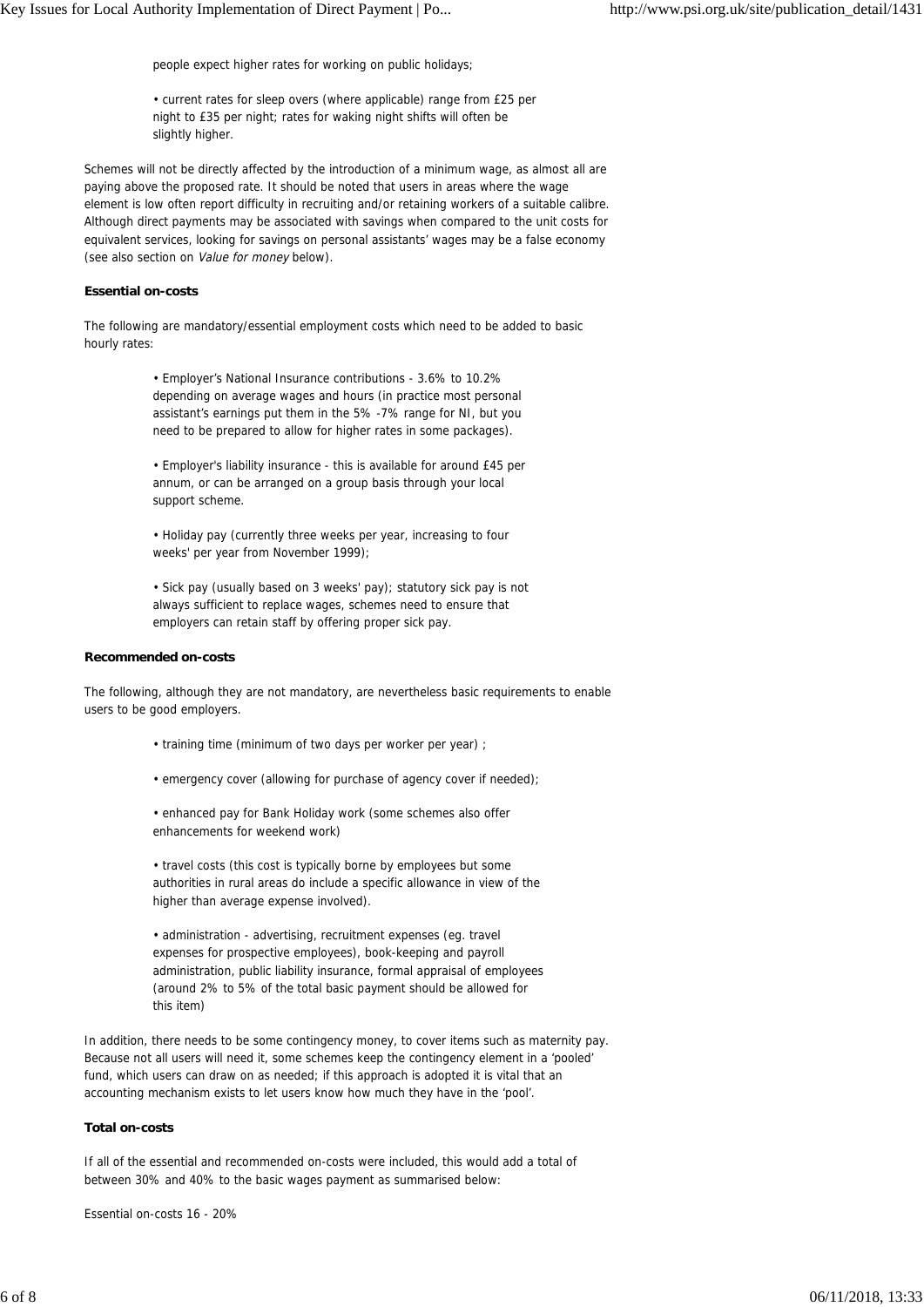Training and contingency payments 12 -17% Administration costs 2 - 5% Total 30 - 42%

# **Monitoring for quality**

Monitoring the direct payments user after they are up and running with their scheme should be as least intrusive as possible, while ensuring that the local authority is not relinquishing its core responsibilities. Most users (and scheme administrators) suggest a check to see how they are getting on at about 6 - 8 weeks after commencing payments, followed by a review at 6 months. Opinion is divided as to whether further reviews should be six monthly or annually - this will to an extent depend on your normal community care practice. The extent and frequency of routine monitoring should be the same for every community care user, whether they have payments, services, or a combination of both.

Users generally want as little social services intervention as possible - with the important proviso that there is someone they can contact if things go wrong. In several authorities the detailed monitoring is devolved to the support scheme: the co-ordinator or advisor from the support scheme will be familiar with the particulars of each individual's package and will also be well placed to offer informed advice on employment matters, as well as informal mediation if there are employer/employee tensions. Too much monitoring can easily feel like 'supervision' or 'policing' of people's arrangements.

Many care managers have expressed anxiety that users can employ 'unvetted' people. Part of the role of the support scheme is to advise users on how to recruit safely and effectively so, although personal assistants will not have been through a social services vetting process, they will have been carefully assessed by the user. There are detailed guides for prospective users (see resource list) and most schemes will provide one to one support for new users during the recruitment and staff induction process.

Some users will choose to get all or some of their assistance from an agency. They are under no obligation to use agencies approved by social services. They should have access to the same range of support and advice in choosing and supervising agency staff as users who directly employ their own personal assistants. One very fast method of quality control is for users who are dissatisfied to take their business elsewhere. Users who meet for peer support will also be able to exchange information about reliable, responsive agencies. Facilitating such peer support can therefore be one of the other functions which a support scheme can usefully perform.

## **Monitoring spending**

The findings from the national survey indicates that financial monitoring is one of the issues causing most concern among authorities who are considering setting-up a direct payments scheme. Best practice in the case study authorities suggests that the essential elements are a two way agreement between user and authority (setting out both sides' expectations and responsibilities) and a clear understanding by the user that this money is only to be spent on meeting their community care needs. So, if the payments is made on the expectation that the user will employ staff, you need to know that money has been spent on wages, national insurance etc., and that the overall amounts fit within agreed limits. Collecting detailed information on payments made to each individual employee is not considered essential and, in practice, simply creates extra work for the local authority and users alike.

Monitoring should be proportionate to the minimum requirements to protect both parties' liabilities and should not overburden the user with paperwork. To avoid money being misspent and to aid simple clarity it is important to insist on a separate bank account into which the direct payment should be paid. Time sheets or monthly returns that reconcile cheques paid out should accompany bank statements. Anything more than this might be considered over bureaucratic. We can find no reason why you need to know details of actual employees, or how long they spend on particular tasks, for audit purposes. (Inland revenue records will contain names of workers; users have to keep these records by law, and most schemes specify that they should be available for inspection in the event that misuse of funds is suspected.)

The majority of schemes established to date follow the simple process outlined above. Our forthcoming practice guide will include some more detailed examples of the monitoring systems used in particular schemes. The CIPFA guidance gives full details of the internal systems which local authorities should set up. Advice from the case study authorities is that a 'dedicated' worker in the finance department will greatly aid the administration of a payments scheme.